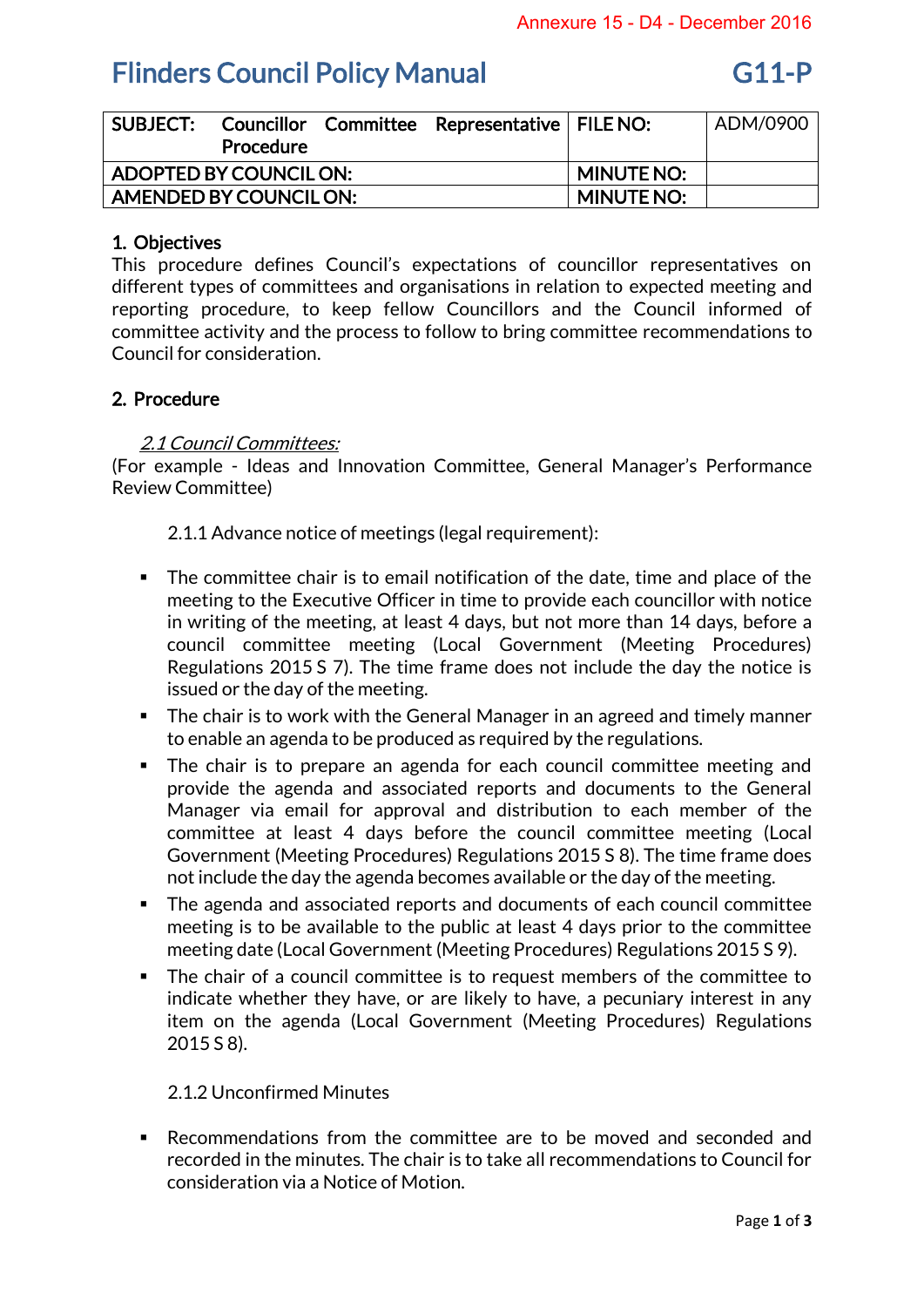## Flinders Council Policy Manual G11-P

- The unconfirmed minutes as presented by the chair must be confirmed in writing by one other committee member present at the meeting prior to the recommendation being placed on a Council Meeting Agenda.
- The committee chair to email the unconfirmed minutes of the meeting to the Executive Officer for inclusion in the next Ordinary Council Meeting Agenda produced after receipt of the minutes. (Unconfirmed Minutes will be noted by Council and Confirmed Minutes will be accepted.)

## 2.2 Special Committees of Council:

(For example - Lady Barron Hall & Recreation, Furneaux (Emita) Hall and Recreational Grounds and Furneaux Community Health Special Committees)

2.2.1 Meeting rules for Special Committees

- I. The appointed Chair of the Special Committee is to run all meetings. (If the appointed Chair is unavailable a person arranged by the appointed Chair is to Chair the meeting and ensure the appointed Chair receives a report of the meeting in writing.)
- II. The appointed Chair is to determine the day and time of a meeting, book an appropriate meeting place, prepare the Agenda for each meeting using the template provided and invite attendees.
- III. Minutes are required to be recorded for all Special Committee Meetings including Annual General Meetings, using the template provided. The minute taker must be indicated in the minutes.
- IV. Minutes must contain the following details:-
	- Date of meeting, time opened and place
	- Attendance and apologies to be recorded
	- Name of minute taker
	- Confirmation of previous minutes this must be moved & seconded with names being recorded
	- Agenda items
	- **•** Other Business
	- $\blacksquare$  Time the meeting closed
- V. ALL recommendations are to be moved and seconded and recorded in the minutes. The chair is to take all recommendations to Council for consideration via a Notice of Motion.
- VI. The unconfirmed minutes as presented by the chair must be confirmed in writing by one other committee member present at the meeting prior to the recommendation being placed on a Council Meeting Agenda.
	- VII. ALL minutes are to be forwarded to the Executive Officer via email for inclusion in the next Ordinary Council Meeting Agenda produced after receipt of the minutes. (Unconfirmed Minutes will be noted by Council and Confirmed Minutes will be accepted.)